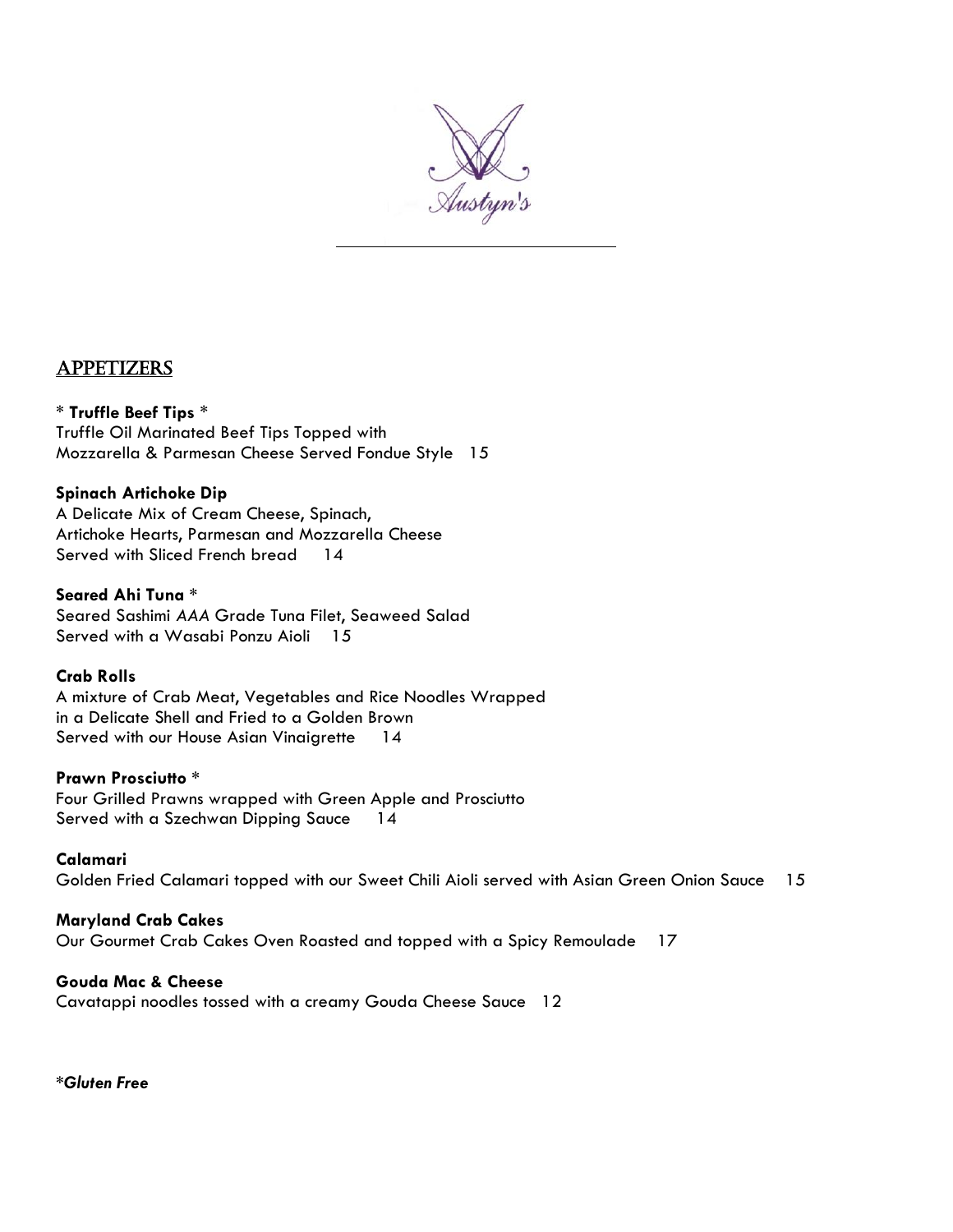# Land Lovers

| Includes:<br>Fresh Garden Salad/Seasonal Vegetables<br>Choice of: Wasabi Mashed Potatoes/ Mashed Sweet Potatoes/White Rice/Potato Pancake<br>(Substitute Gouda Mac & Cheese as a side for 4) |                  |        |
|----------------------------------------------------------------------------------------------------------------------------------------------------------------------------------------------|------------------|--------|
| * Black & Blue Rib eye *<br>12 oz Blackened Rib eye Finished with a Blue Cheese Sauce                                                                                                        | 12 OZ            | 33     |
| New York Strip*<br>12 oz grilled New York Strip Finished<br>With Bacon Herb Butter                                                                                                           | 12oz             | 29     |
| Filet Mignon *<br>8oz grilled Filet Mignon finished with a<br>Port Wine Reduction                                                                                                            | 8oz              | 36     |
| <b>Bone in Rib eye</b><br>160z Grilled CAB Bone in Rib eye<br>Finished with Mushroom and Onion Smothered in our house steak Sauce                                                            | 160z             | Market |
| <b>Eastern European Tenderloins *</b><br>Marinated tenderloin Grilled and<br>Finished with a Red Wine Reduction                                                                              | 10 <sub>oz</sub> | 29     |
| *Coconut-Lime Chicken<br>Pan-fried Coconut-Lime Crusted Tender Chicken Breast, Topped with our Basil Cream Sauce<br>23                                                                       |                  |        |
| <b>Austyn's Chicken</b><br><b>Battered Boneless Chicken Breast and Vegetables</b><br>Stir-Fried in our Chef's Special Sauce<br>23                                                            |                  |        |
| <b>Roasted Duck</b><br>Oven Roasted Duck Breast Served with our Gourmet Plum Wine Sauce<br>26                                                                                                |                  |        |
| Rack of Lamb *<br>Decadent Cut of Rack of Lamb, Grilled and topped with a Raspberry Chambord Sauce<br>29                                                                                     |                  |        |
| *Gluten Free                                                                                                                                                                                 |                  |        |

 *Add to Any Entrée: \*Cajun-Spiced Lobster Tail 26 \*Maryland Style Crab Cake 17*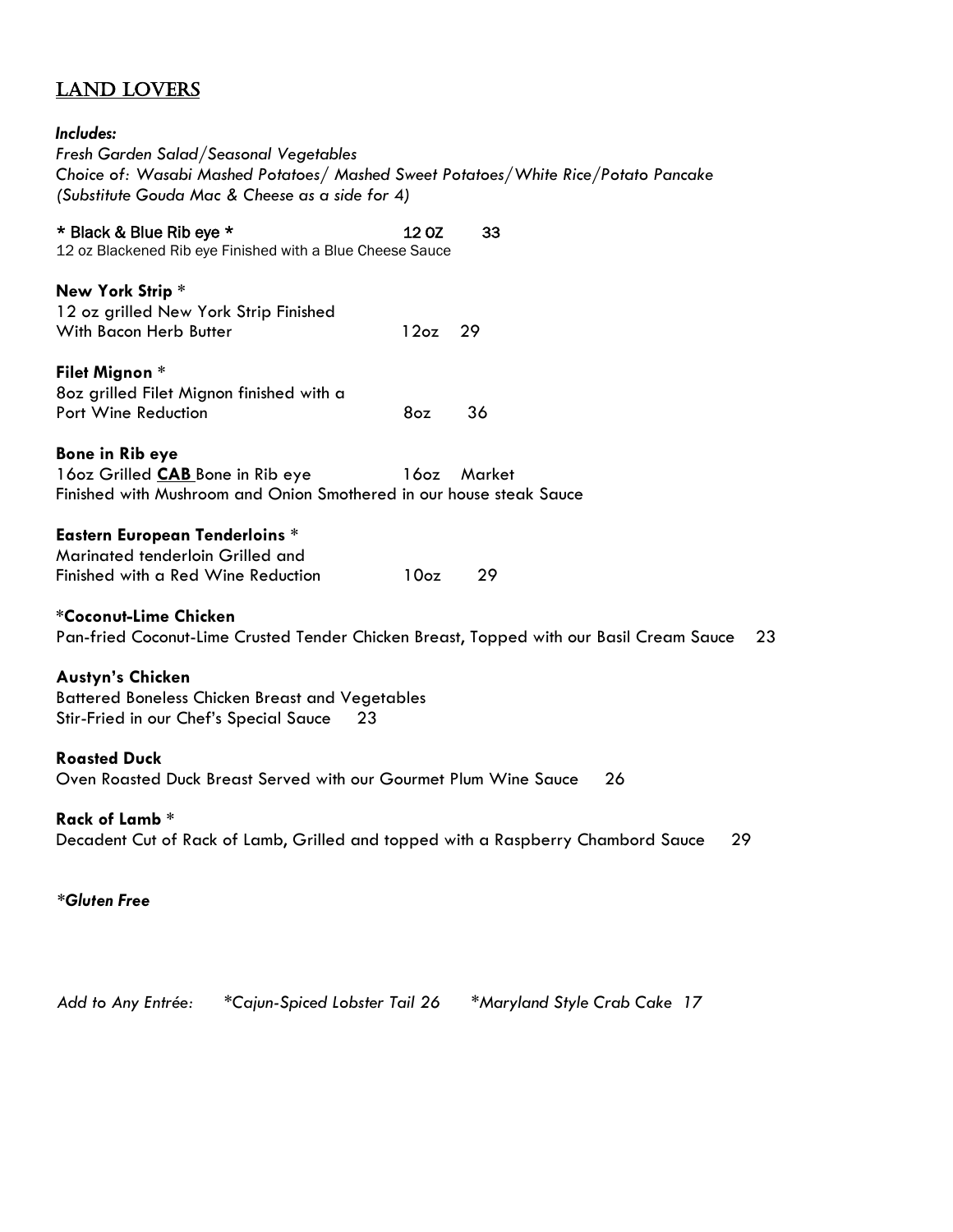# Ocean Lovers

## *Includes:*

*Fresh Garden Salad/Seasonal Vegetables Choice of: Wasabi Mashed Potatoes/ Mashed Sweet Potatoes/White Rice/Potato Pancake (Substitute Gouda Mac & Cheese as a side for* 4*)*

## **Ocean Feast**

Baked Cajun-Spiced Maine Lobster Tail paired with a Maryland Crab Cake Topped with a Spicy Remoulade 39

## **Austyn's Ahi Tuna**

Seared Sashimi Grade Ahi Tuna, served with a Wasabi Ponzu Aioli. Chef's recommended temperature is rare to medium rare 26

## **Szechwan Shrimp and Scallops \***

Sautéed Shrimp, Scallops and Vegetables tossed with a Spicy Szechwan Remoulade 25

## **Teriyaki Salmon**

Grilled 8 oz. Filet of Salmon served with our House Teriyaki Sauce Topped with Sesame Seeds 26

#### **Teriyaki Scallops**

Battered and Fried Sea Scallops Topped with Teriyaki Sauce and Sesame Seeds 26

#### **Maryland Crab Cakes**

Our Gourmet Crab Cakes Oven Roasted and topped with a Spicy Remoulade 29

#### **Mediterranean Shrimp \***

Sautéed Shrimp, Tomatoes, Mushrooms, Olives, Artichoke Hearts and Spinach, tossed in a Basil Infused Olive Oil. Finished with Feta Cheese 25

#### **\* Blackened Mahi-Mahi \*** 26

Blackened Mahi-Mahi Filet topped with our Basil Cream Sauce

 *\*Gluten Free*

 *Add to Any Entrée: \*Cajun-Spiced Lobster Tail 26 \*Maryland Style Crab Cake 17*